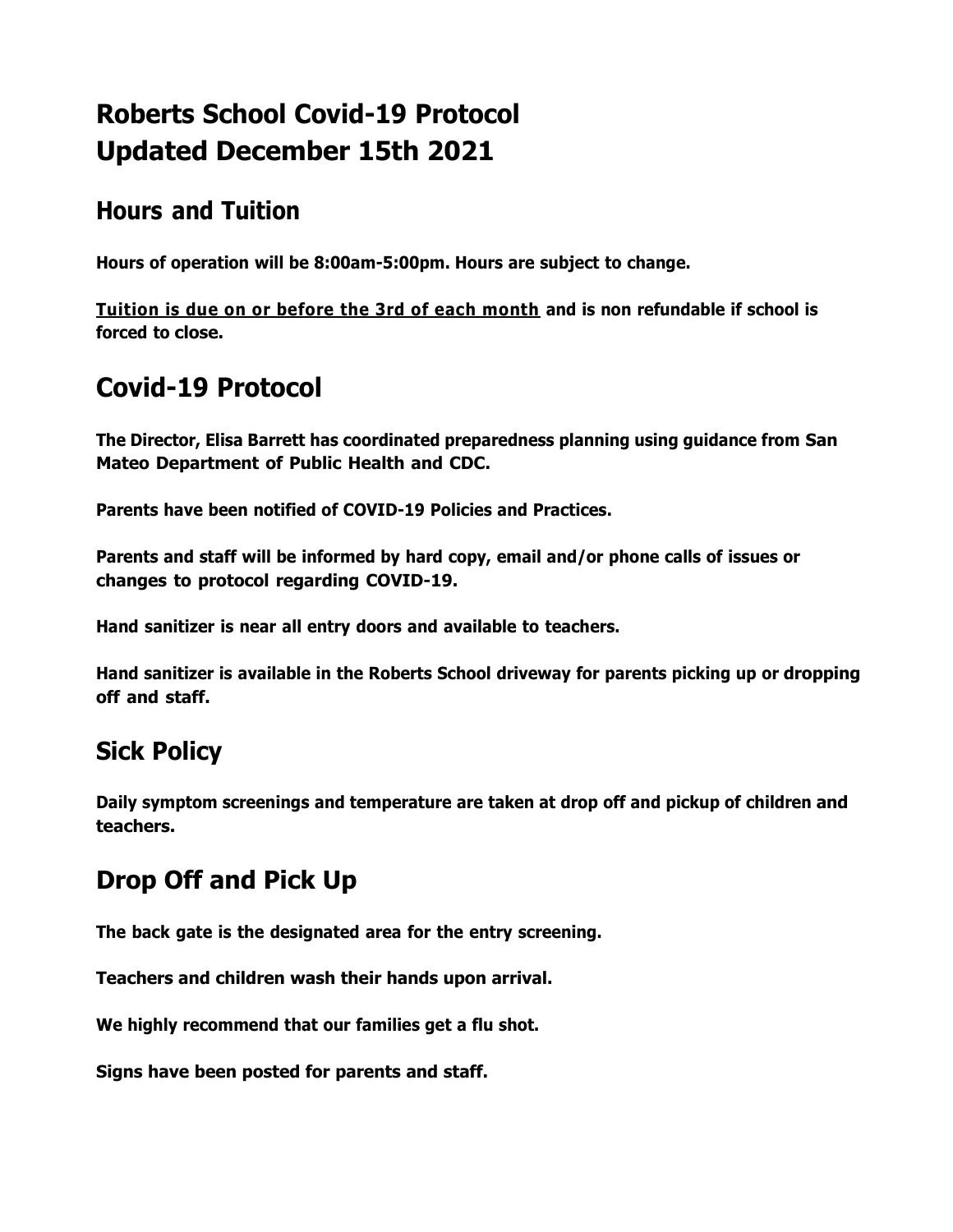**Parents will meet in the driveway.**

**Parents will not be allowed to enter school. Children shall be dropped off and picked up in the driveway.**

**Staff and children's temps are taken daily. If your child has a fever of 100 they cannot return for 72 hours.**

**Adults must wear a mask at pick up and drop off.**

**\*Staff and children must wear a mask at school..**

**Adults must observe Social Distance of 6ft.**

**Each class will have 2 teachers to meet current county health requirements. Teachers shall remain solely with that group of children during the duration of the child's day.**

**Children shall not change from one group to another or attend more than one childcare establishment, summer camp, other educational or recreational instruction or program simultaneously.**

**Parents will provide morning and afternoon snacks and lunch for their child to reduce cross contamination.**

**We will extend outdoor class time weather permitting.**

**Classes and toys cleaned and sanitized throughout the day.**

**Each class will have their own nap room. No co-mingling among classes.**

#### **Staff Training and Policies**

**Staff will be regularly updated on COVID-19.**

**Staff will be trained on prevention, symptoms and transmission.**

**Staff is to wear a mask at all times.**

**Staff should not come to school if they show respiratory illness, COVID-19 testing should be considered.**